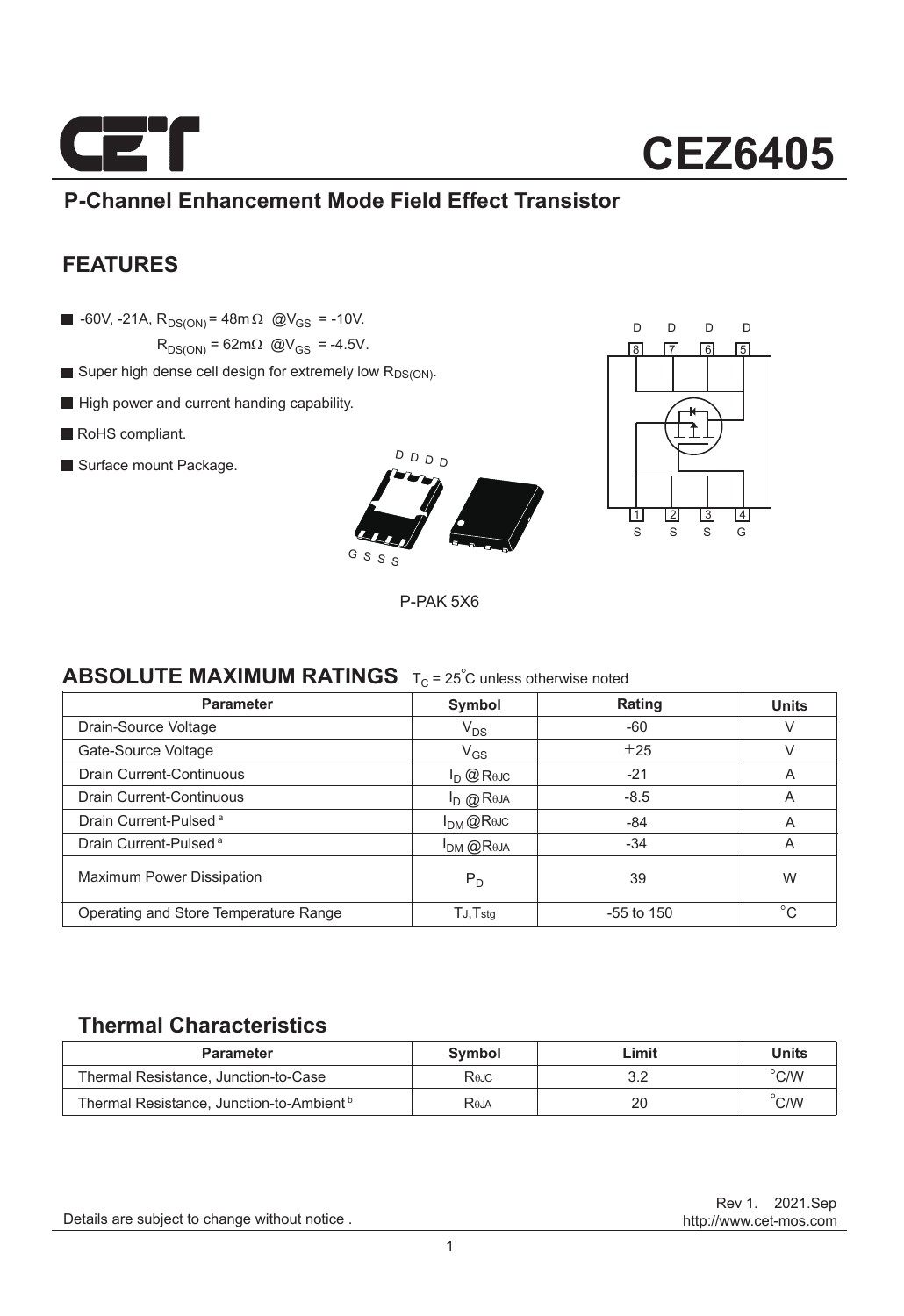

## **Electrical Characteristics**  $T_C = 25^\circ$ C unless otherwise noted

| <b>Parameter</b>                                              | Symbol                                                                | <b>Test Condition</b>                                                            | Min   | <b>Typ</b> | <b>Max</b> | <b>Units</b> |
|---------------------------------------------------------------|-----------------------------------------------------------------------|----------------------------------------------------------------------------------|-------|------------|------------|--------------|
| <b>Off Characteristics</b>                                    |                                                                       |                                                                                  |       |            |            |              |
| Drain-Source Breakdown Voltage                                | <b>BV<sub>DSS</sub></b>                                               | $V_{GS}$ = 0V, $I_D$ = -250µA                                                    | $-60$ |            |            | $\vee$       |
| Zero Gate Voltage Drain Current                               | $I_{DSS}$                                                             | $V_{DS}$ = -60V, $V_{GS}$ = 0V                                                   |       |            | $-1$       | μA           |
| Gate Body Leakage Current, Forward                            | <b>I</b> GSSF                                                         | $V_{GS}$ = 20V, $V_{DS}$ = 0V                                                    |       |            | 100        | nA           |
| Gate Body Leakage Current, Reverse                            | <b>IGSSR</b>                                                          | $V_{GS}$ = -20V, $V_{DS}$ = 0V                                                   |       |            | $-100$     | nA           |
| On Characteristics <sup>c</sup>                               |                                                                       |                                                                                  |       |            |            |              |
| Gate Threshold Voltage                                        | $V_{GS(th)}$                                                          | $V_{GS} = V_{DS}$ , $I_D = -250 \mu A$                                           | $-1$  |            | $-3$       | $\vee$       |
| <b>Static Drain-Source</b>                                    |                                                                       | $V_{GS}$ = -10V, $I_D$ =-10A                                                     |       | 39         | 48         | $m\Omega$    |
| On-Resistance                                                 | $R_{DS(on)}$                                                          | $V_{GS}$ = -4.5V, $I_D$ =-5A                                                     |       | 48         | 62         | $m\Omega$    |
| Dynamic Characteristics <sup>d</sup>                          |                                                                       |                                                                                  |       |            |            |              |
| Input Capacitance                                             | $\mathsf{C}_{\mathsf{iss}}$                                           |                                                                                  |       | 1320       |            | pF           |
| <b>Output Capacitance</b>                                     | $C_{\rm oss}$                                                         | $V_{DS}$ = -25V, $V_{GS}$ = 0V,<br>$f = 10$ MHz                                  |       | 125        |            | pF           |
| Reverse Transfer Capacitance                                  | $\mathsf{C}_{\mathsf{r}\underline{\mathsf{s}}\underline{\mathsf{s}}}$ |                                                                                  |       | 80         |            | pF           |
| Switching Characteristics <sup>d</sup>                        |                                                                       |                                                                                  |       |            |            |              |
| Turn-On Delay Time                                            | $t_{d(0n)}$                                                           |                                                                                  |       | 13         |            | ns           |
| Turn-On Rise Time                                             | $t_{r}$                                                               | $V_{DD}$ = -48V, $I_D$ = -20A,<br>$V_{GS}$ = -10V, R <sub>GEN</sub> = 6 $\Omega$ |       | 8          |            | ns           |
| <b>Turn-Off Delay Time</b>                                    | $t_{d(Off)}$                                                          |                                                                                  |       | 48         |            | ns           |
| <b>Turn-Off Fall Time</b>                                     | t                                                                     |                                                                                  |       | 15         |            | ns           |
| <b>Total Gate Charge</b>                                      | $Q_g$                                                                 |                                                                                  |       | 26         |            | nC           |
| Gate-Source Charge                                            | $Q_{\text{gs}}$                                                       | $V_{DD}$ = -48V, $I_D$ = -20A,<br>$V_{GS} = -10V$                                |       | 3          |            | nC           |
| Gate-Drain Charge                                             | $Q_{qd}$                                                              |                                                                                  |       | 9          |            | nC           |
| <b>Drain-Source Diode Characteristics and Maximun Ratings</b> |                                                                       |                                                                                  |       |            |            |              |
| Drain-Source Diode Forward Current <sup>b</sup>               | اچ                                                                    |                                                                                  |       |            | $-21$      | A            |
| Drain-Source Diode Forward Voltage <sup>c</sup>               | $\rm V_{SD}$                                                          | $V_{GS} = 0V$ , $I_S = -9A$                                                      |       |            | $-1.5$     | V            |

**Notes :**<br>a.Repetitive Rating : Pulse width limited by maximum junction temperature.<br>b.Surface Mounted on FR4 Board, t ≤ 10 sec.<br>c.Pulse Test : Pluse Width ≤ 300µs, Duty Cyde ≤ 2%.<br>d.Guaranteed by design, not subject to p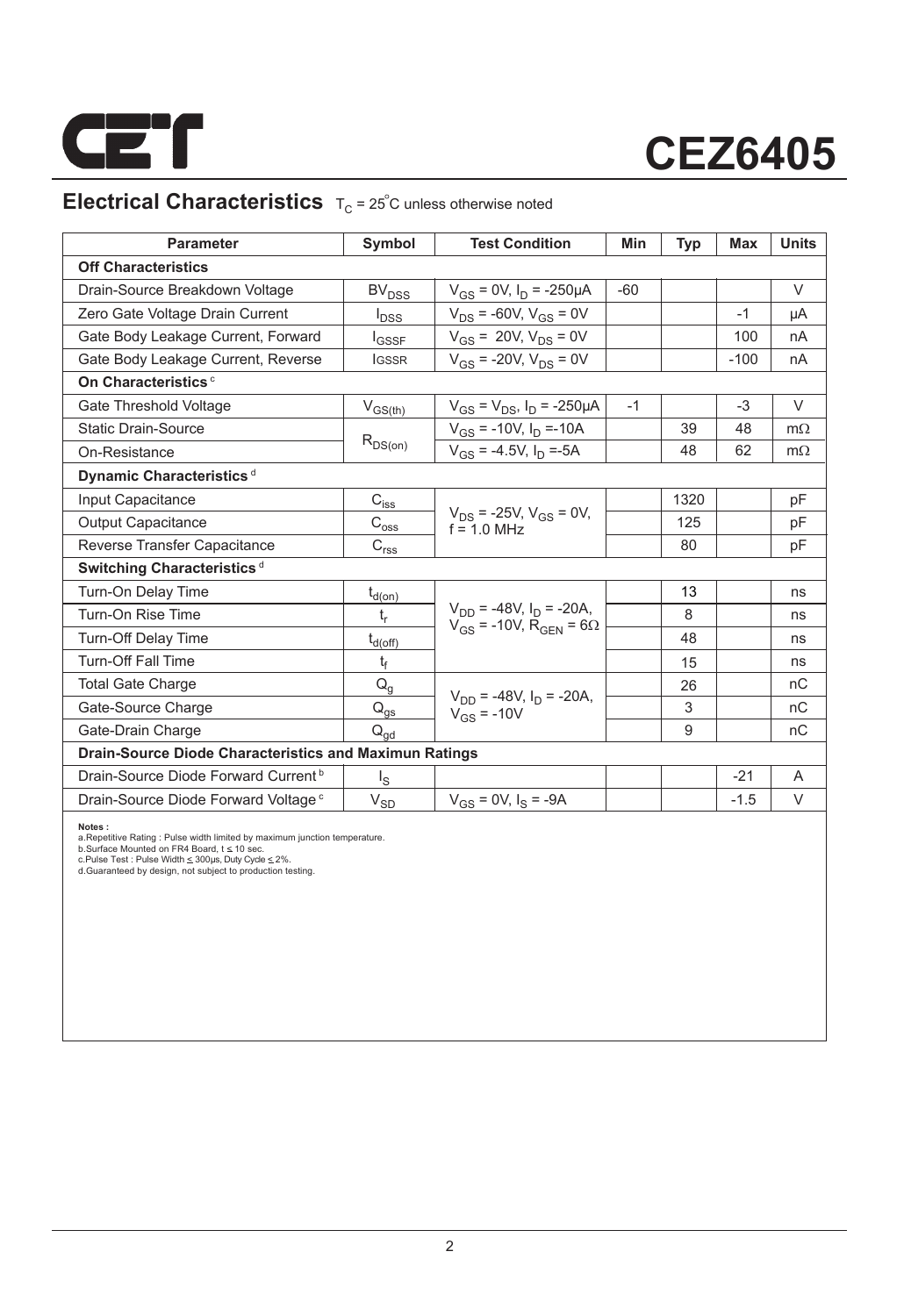



#### -VDS, Drain-to-Source Voltage (V)

#### **Figure 1. Output Characteristics**



**Figure 3. Capacitance**



**Figure 5. Gate Threshold Variation with Temperature**

## **CEZ6405**



**Figure 2. Transfer Characteristics**



**Figure 4. On-Resistance Variation with Temperature**



**Figure 6. Body Diode Forward Voltage Variation with Source Current**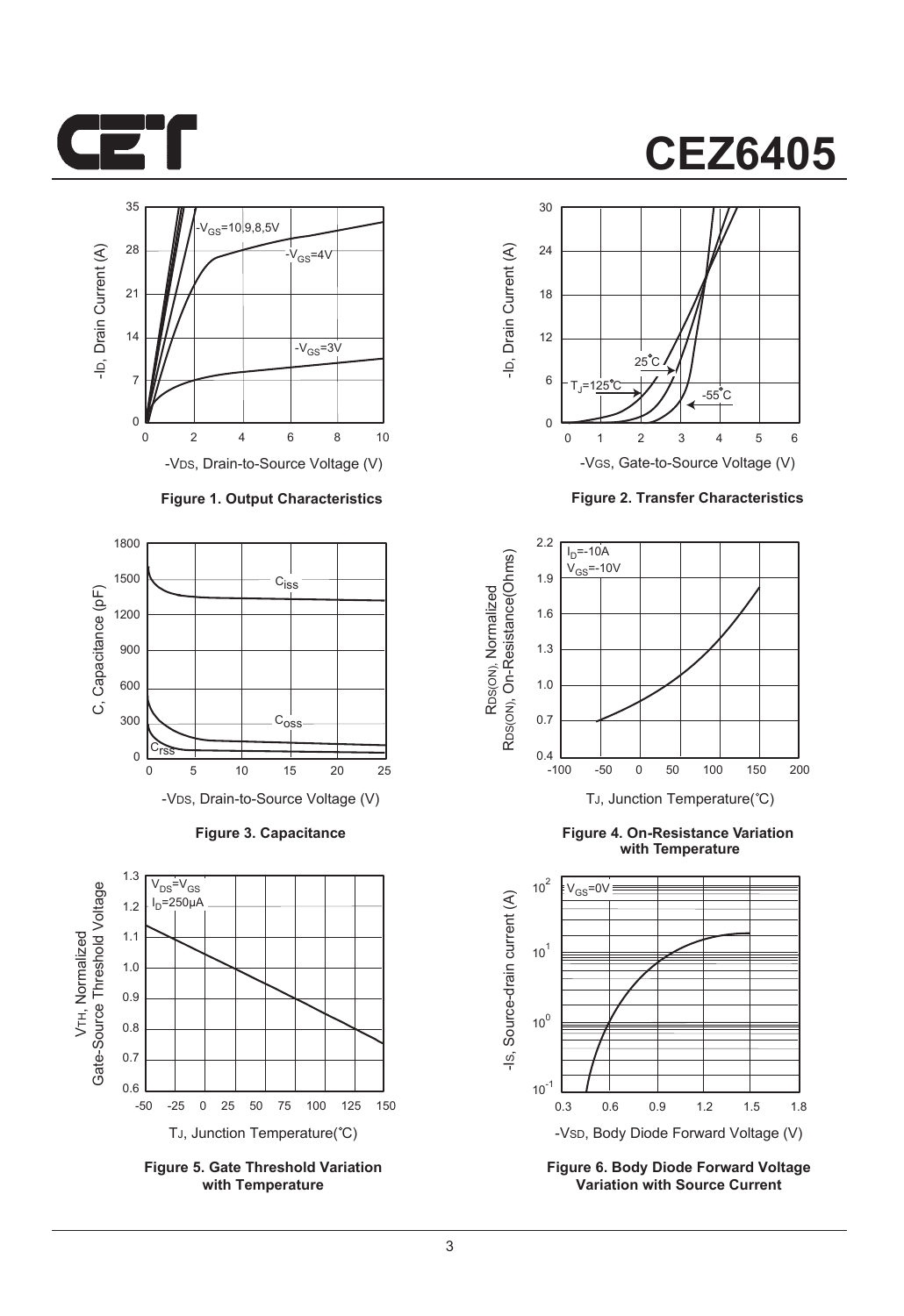



**Figure 7. Gate Charge**



**Figure 9. Breakdown Voltage Variation VS Temperature**





**Figure 8. Maximum Safe Operating Area**



**Figure 10. Switching Test Circuit Figure 11. Switching Waveforms**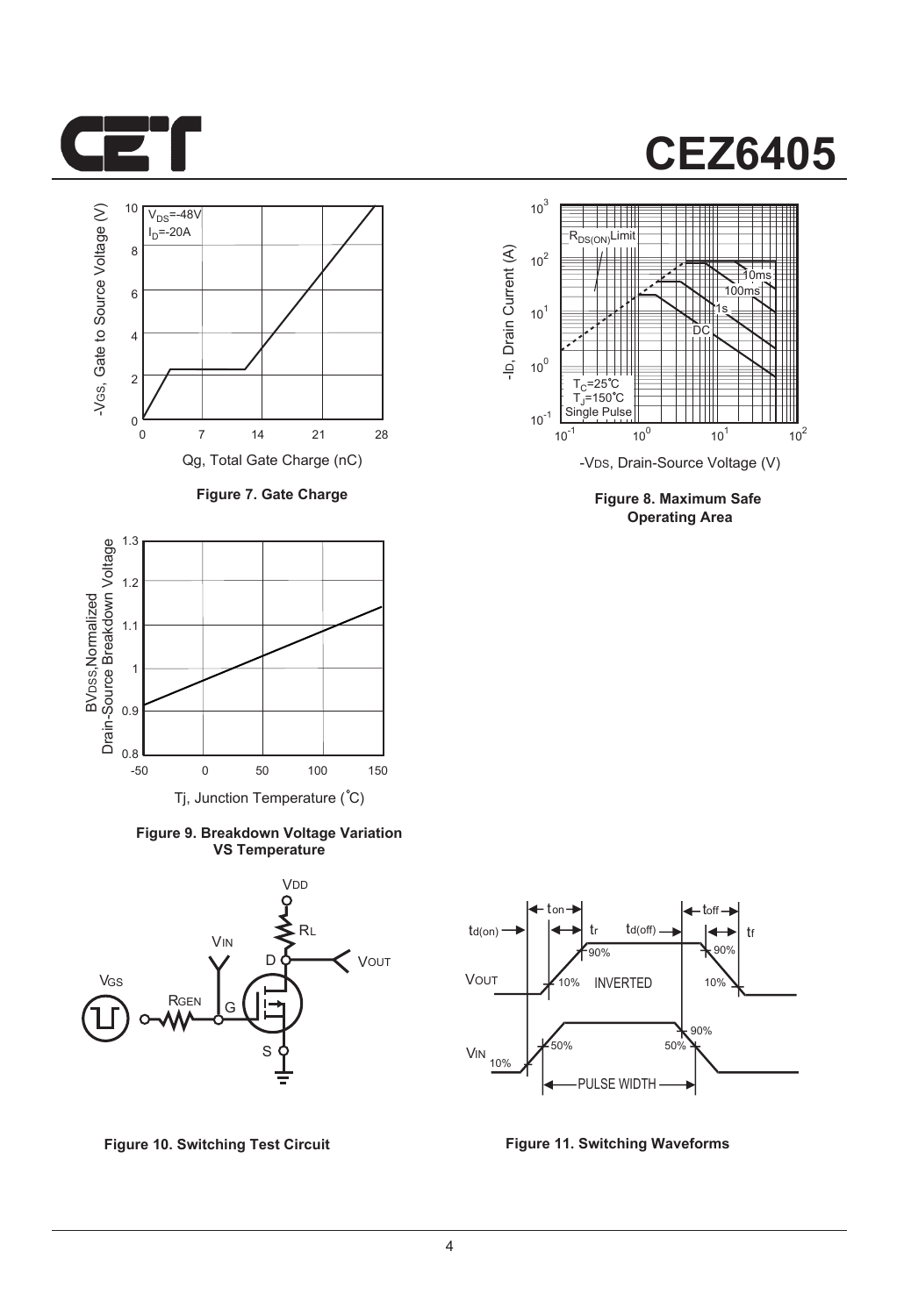



**Figure 11. Normalized Thermal Transient Impedance Curve**